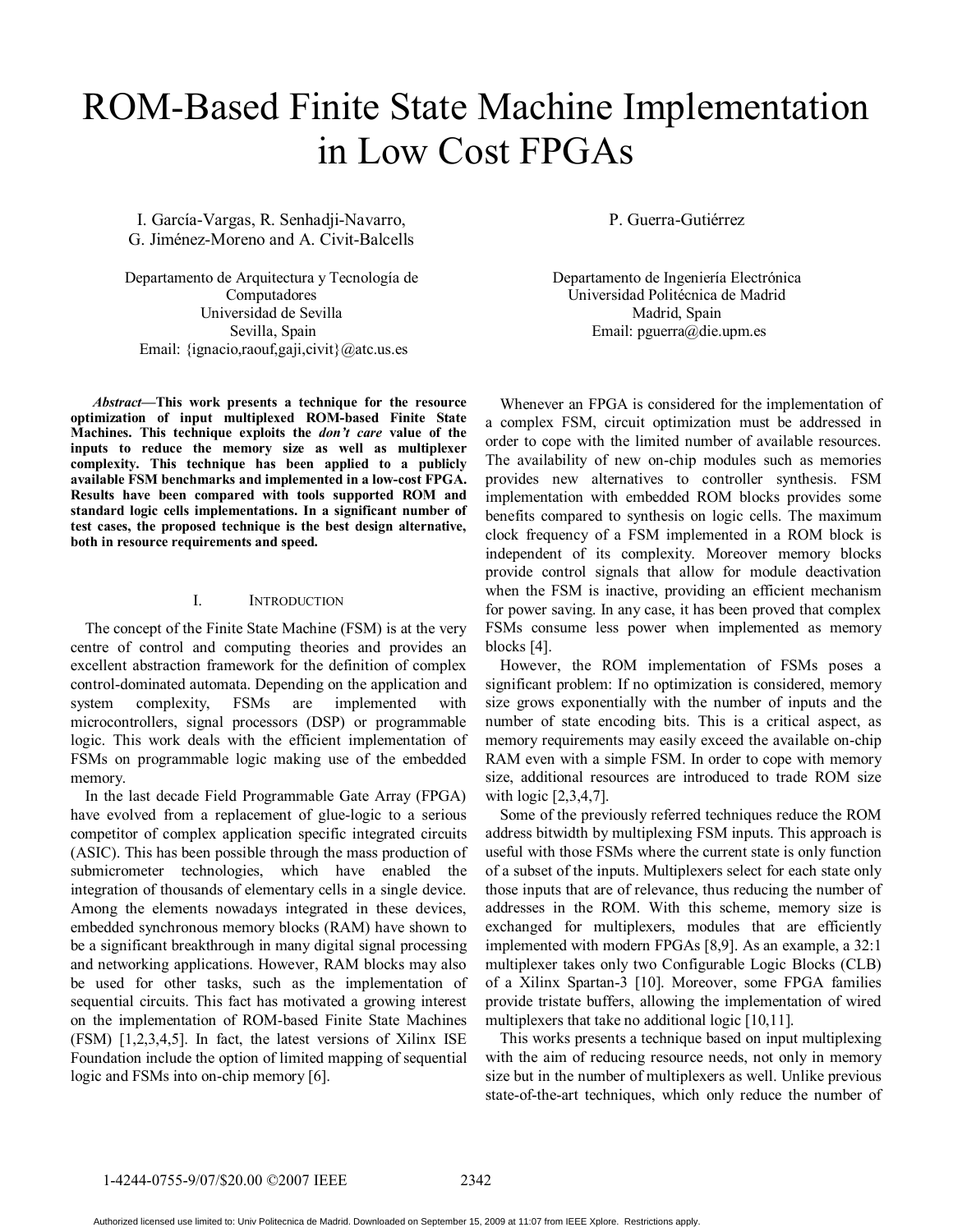inputs, the proposed approach exploits multiplexing to reduce both the number of inputs and the number of bits required to code the machine states. Additionally, in order to simplify multiplexer complexity, an optimization algorithm is applied to reduce the number of inputs of each multiplexer. As it is shown in the results section, this step will also have an impact on memory size, as multiplexer control bits of each state are also stored in the memory.

This paper is structured as follows, the second section details the proposed technique, whose results with MCNC benchmark [12] are analyzed in the third section. The work closes with conclusions and future work.

## II. TECHNIQUE DESCRIPTION

The FSM is abstracted as a 5-tuple (*X, Y, S, f, g*) where *X*, *Y* and *S* are finite collections of the input, output and state variables;  $f: X \times S \rightarrow S$  is the transition function that provides the next state  $s_i$  for the given inputs and the current state  $s_i$  and  $g: X \times S \rightarrow Y$  is the output function that computes the machine output for the given inputs and current state.

FSMs are usually represented as State Transition Diagrams (STD). These diagrams are treated as directed graphs, where each vertex is a machine state and each arc (*si, sj*) represents a transition between current state  $s_i$  and next state  $s_j$ . Additionally, each arc is labelled as 'x/y' with  $s_i = f(x, s_i)$  and  $y=g(x,s_i)$ . These concepts are summarized in Fig. 1a, which shows a STD for a simple FSM.

The STD representation is a commonly used to summarize any FSM behaviour; however for a proper description of the proposed technique it is more convenient to represent the FSM in the form of a State Transition Table (STT). The STT, as shown in Fig. 1b, is table whose rows represent transitions which are expressed as the 4-tuple (*in, ps, ns, out*), which correspond to the inputs, present state, next state and output variables.

It is obvious that the STT highlights the ROM-ability of the FSM. Fig. 2 shows the reference architecture for the hardware synthesis, which may be seen as a direct implementation of the STT. Each word of the memory will store the outputs and the next state, while address is determined by the inputs and the current state, under this assumption the size of the required memory is:

$$
2^{m+p}\mathbf{x}(n+p) \tag{1}
$$

where *m* is the number of inputs, *p* the bitwidth of the coded state and  $n$  is the number of outputs. Equation  $(1)$  shows that the memory needs are exponential with the number of inputs and state codeword size. For this reason, if no additional measure is taken, even a simple FSM may easily take up an unacceptable amount of memory.

In those FSMs where the next state and output are function of a subset of the inputs, ROM size is reduced by the input multiplexing technique, whose reference architecture is shown



Fig. 1. FSM example: (a) STD, (b) STT, (c) ESTT, (d) ESTT representation after state encoding bit reduction.

in Fig. 3. The multiplexer bank selects for each state the subset of inputs that are of interest, thus reducing the number of signals that contribute to the memory address word.

Two alternative strategies are possible for the multiplexer control, either the state codeword is used (Fig. 3a) or additional control bits are stored in the memory (Fig. 3b). The first option



Fig. 2. ROM-based FSM implementation.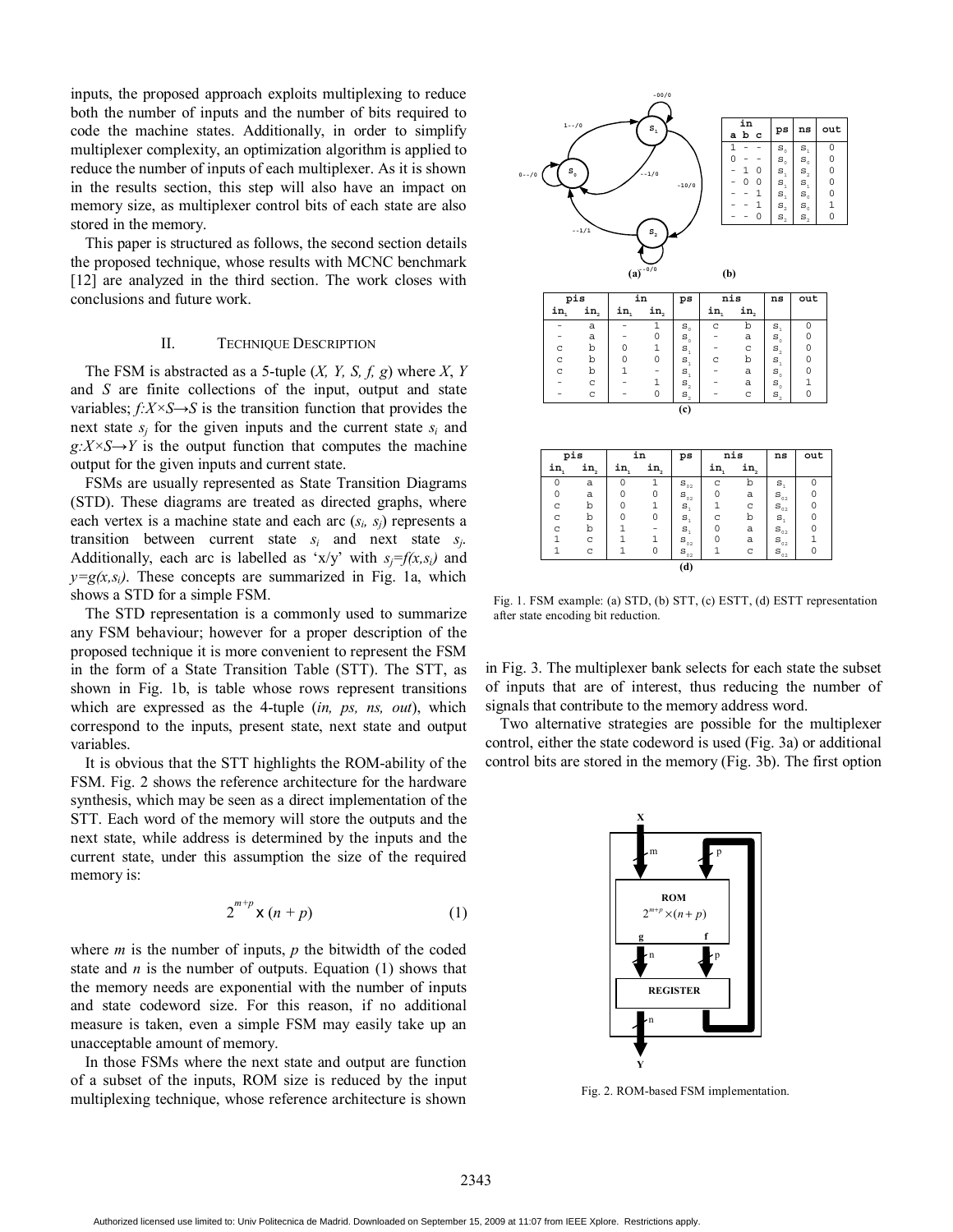

Fig. 3. FSM implementation with input multiplexing: (a) multiplexers controled by the state codeword, (b) control bits stored in ROM.

has the advantage of preserving memory size; however including new control bits in the memory may allow multiplexer complexity reduction and provide an overall FSM simplification. Therefore the proposed technique selects the second alternative. In this case, ROM size is given by the following expression:

$$
2^{m'+p}\mathbf{x}\left(n+p+r\right) \tag{2}
$$

where *m'* is maximum number of selected inputs, *n* is the number of outputs, *p* the state codeword bitwidth and *r* the number of bits devoted to multiplexer control. In the particular case where the multiplexer is controlled by the state code, *r* is equal to zero. The ability of the technique to reduce memory size is based on the fact that *m'* is equal or smaller than *m*. However, the actual value is determined by the state that is sensitive to the highest number of inputs. Therefore, such technique will yield bad results in FSMs where only a reduced fraction of states are sensitive to a high number of inputs. In the worst case, a single state which is sensitive to all inputs will prevent any ROM simplification.

The technique herein described solves this problem with a twofold approach: on one hand input multiplexing is used in order to reduce both the number of inputs (*m*) and the state bitwidth (*p*), on the other an optimization algorithm is applied in order to reduce the number of bits used in the multiplexer control (*r*). This way overall complexity of the FSM is minimized.

We will define those inputs which influence on a particular state as *state effective inputs* (SEI). The SEI number is different for each state, but the number of inputs selected by a multiplexer is fixed, therefore in each state the control multiplexer selects not only the SEI but also some inputs that

have no influence on the current state, these inputs will be denominated as *don't care selected inputs* (DCSI). In order to reduce state codeword bitwidth, the proposed technique will partially use the DCSI for the state codification.

In order to properly represent the input multiplexed FSM (FSMIM), it is mandatory to extend the information stored in the STT. Each row of the Extended State Transition Table (ESTT) will store a 6-tuple (*in, pis, ps, nis, ns, out*), where the new items are the present (*pis*) and next (*nis*) input selection. For each state, *pis* stores information about the selected inputs and *in* contains the actual value of these inputs. The information about which subset of inputs will be selected for the next state *ns* is stored in *nis*. Unlike FSMs, whose states are only identified by the *ps* word, FSMIMs are identified by the 2-tuple (*ps, pis*). Fig. 1c shows the ESTT of the FSM corresponding to the STD in Fig. 1a. It is observed that the first two rows of the ESTT the input selection for state  $s_0$  is "-a". That means that the first input is a DCSI and the second input is the *a* input of the original FSM.

It is said that two states share a DCSI if it selected by both states and with the same multiplexer. With this convention, two states sharing a DCSI may be coded setting the DCSI value to '0' in one state and '1' in the other. In formal notation, let A and B to be two states sharing at least one DCSI, with  $(PS_i, PIS_j)$  as the 2-tuple that univocally identifies state A and  $(PS_k, PIS_k)$  identifies the state B. Both states may be coded with the same PS if they differ in the PIS having a different code at the shared DCSI. Fig. 1d shows the states (*s*0, -a) and  $(s_2, -c)$ , which have been coded using the same code  $s_{02}$  for the state and considering a different value for the shared DCSI ("0" is chose for  $s_0$  and "1" for  $s_2$ ). The final states are  $(s_{02}, 0a)$ and  $(s_{02}, 1c)$ .

Multiplexer complexity, and also the number of the required control bits, depends on the way inputs are assigned to each multiplexer. As an example, Fig. 4 shows two possible assignments related to the example FSM of Fig. 1. In order to find an optimum partitioning, it has been decided to assign each input to a single multiplexer. For example, in the Fig. 4a, where the input  $c$  is linked to two multiplexers, the resulting logic turns out to be more complex than Fig 4b. This is accomplished by guaranteeing that two inputs acting upon a given state do not share the same multiplexer (dependent inputs). In the Fig. 4b, inputs *b* and *c* are dependent inputs and are assigned to different multiplexer.

In this case, the optimization problem consists on maximizing the number of independent inputs for each multiplexer. This problem may be modelled as a Maximum Independent Set Problem (MISP) [13]. In case a solution is not found, constraints will be relaxed by allowing the assignment of dependent inputs to the same multiplexer.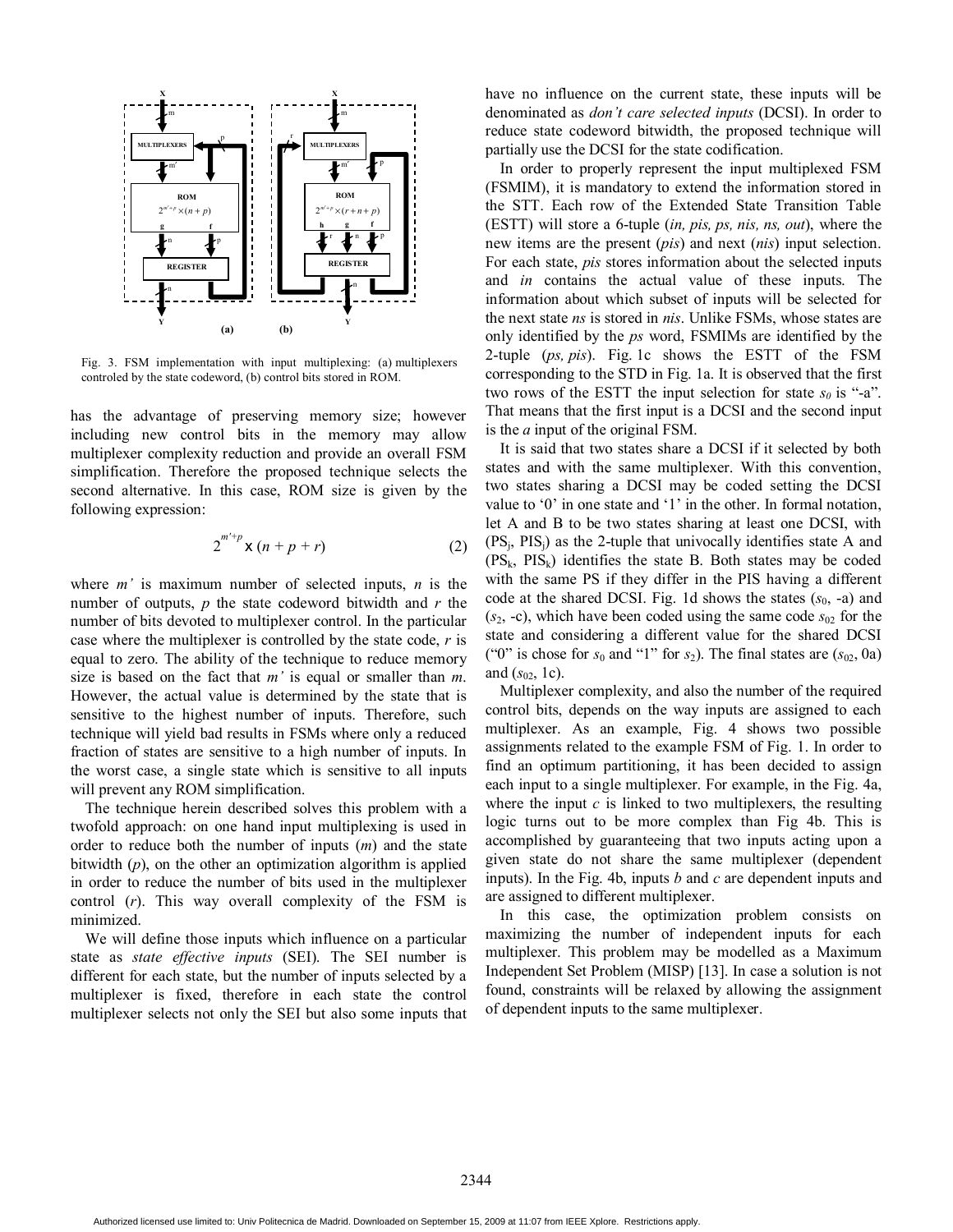

Fig. 4. Example of multiplexer bank: (a) without simplification, (b) with simplification

## III. EXPERIMENTAL RESULTS

The proposed technique has been applied to the MCNC benchmark [12]. On one hand, the technique ability to optimize ROM size and multiplexer bank complexity is shown. On the other, in order to assess the quality of the optimized implementation in terms of actual resource use and maximum clock frequency, several implementations with a commercially available FPGA have been carried out.

FSMs have been synthesized on a Xilinx Spartan-3 xc3s5000 with the device vendor's reference tool ISE Foundation 7.1i (Xilinx Inc. San Jose, CA, USA). Implementation results obtained with the FSMIM have been compared against alternative FSM implementations where either (a) ROM synthesis without optimization, (b) a standard implementation on logic cells or (c) tool supported ROM synthesis are considered. The four alternative implementations will be referred as FSMIM, ROM, ISE-LUT and ISE-RAM respectively.

The optimization process consists of two steps. The first step is the Multiplexer Bank Complexity Simplification (MBCS) and the second is the State Encoding Bit Reduction (SEBR). Table I shows the results after both steps, where ROM size is compared to the case where optimization is performed and finally the overall reduction factor is summarized.

These results show that the use of a non-complex multiplexer bank provides a significant theoretical memory reduction (87% on average). The highest memory reductions are achieved for the *s510*, *s820*, *s832* y *scf* FSM. For the considered benchmark, only 19% of the FSMs require multiplexers with more than 4 inputs.

In order to evaluate the usefulness of the SEBR step, results are also compared against input multiplexing alone. Fig. 5 shows the ROM size reduction after the MBCS and the SEBR steps. Dark gray bars show memory reduction after the MBCS step, while light gray bars reflect the additionaly size improvement provided by the SEBR step. It is observed that, although multiplexing provides a significant improvement, the SEBR yields an additional 67% average reduction that in half the cases is as high as 70%.

TABLE I OPTIMIZATION RESULTS

| <b>FSM</b> |                | <b>FSMIM</b> |               |                            |  |  |
|------------|----------------|--------------|---------------|----------------------------|--|--|
| Name       | <b>ROM</b>     |              | <b>ROM</b>    | <b>MUX</b> Bank            |  |  |
|            | Size           | Size         | Reduction     |                            |  |  |
|            | (Kbits)        | (Kbits)      | $\frac{0}{0}$ | (Input Number)             |  |  |
| bbsse      | 22.00          | 3.75         | 83.0          | 4,2                        |  |  |
| cse        | 22.00          | 7.50         | 65.9          | 2,2,2                      |  |  |
| ex1        | 384.00         | 16.50        | 95.7          | 2,4,4,2,2,2                |  |  |
| ex4        | 13.00          | 1.00         | 92.3          | 4,2                        |  |  |
| keyb       | 28.00          | 9.00         | 67.9          | 2,2                        |  |  |
| mark1      | 10.00          | 1.50         | 85.0          | 4,2,2                      |  |  |
| opus       | 5.00           | 0.94         | 81.3          | 2,2,2,2                    |  |  |
| planet     | 200.00         | 8.00         | 96.0          | 2,2,2,4,4                  |  |  |
| pma        | 104.00         | 11.00        | 89.4          | 4,2,2,2,2                  |  |  |
| s1         | 88.00          | 18.00        | 79.5          | 2,2,2,2,2                  |  |  |
| s1488      | 400.00         | 15.00        | 96.3          | 4,4,2,2                    |  |  |
| s1494      | 400.00         | 15.00        | 96.3          | 4,4,2,2                    |  |  |
| s27        | 0.50           | 0.31         | 37.5          | $\overline{2}$             |  |  |
| s386       | 22.00          | 3.50         | 84.1          | 3,2                        |  |  |
| s510       | 425984.00      | 2.38         | $\approx 100$ | 14,7                       |  |  |
| s820       | 196608.00      | 38.00        | $\approx 100$ | 7,6,4,4,2,2,2              |  |  |
| s832       | 196608.00      | 66.00        | $\approx 100$ | 5,6,4,4                    |  |  |
| sand       | 896.00         | 13.00        | 98.5          | 4, 4, 4, 4, 2, 4, 2        |  |  |
| scf        | $\approx 10^9$ | 156.00       | $\approx 100$ | 13, 3, 4, 4, 2, 2, 2, 2, 2 |  |  |
| sse        | 22.00          | 3.75         | 83.0          | 4,2                        |  |  |
| styr       | 240.00         | 21.00        | 91.3          | 4,4,2,2                    |  |  |

In four cases (*keyb*, *opus*, *s21* and *s27*) the SEBR step has a dramatic impact on memory reduction. It is important to highlight that in the particular case of the *keyb, opus, s21* and *s27* test FSMs, the MBCS by itself yielded no memory reduction and it is only due to the SEBR.

Table II shows the average resource requirements of different implementations. The FSMIM technique requires an average of 1.76 BRAMs, the ISE\_BRAM 16.31 and the ROM technique 13.06. Thanks to the reductions provided by the proposed technique, the number of benchmark FSMs that can be synthesized into the smallest member of the Xilinx Spartan-



Fig. 5: Impact of each optimization step on the final design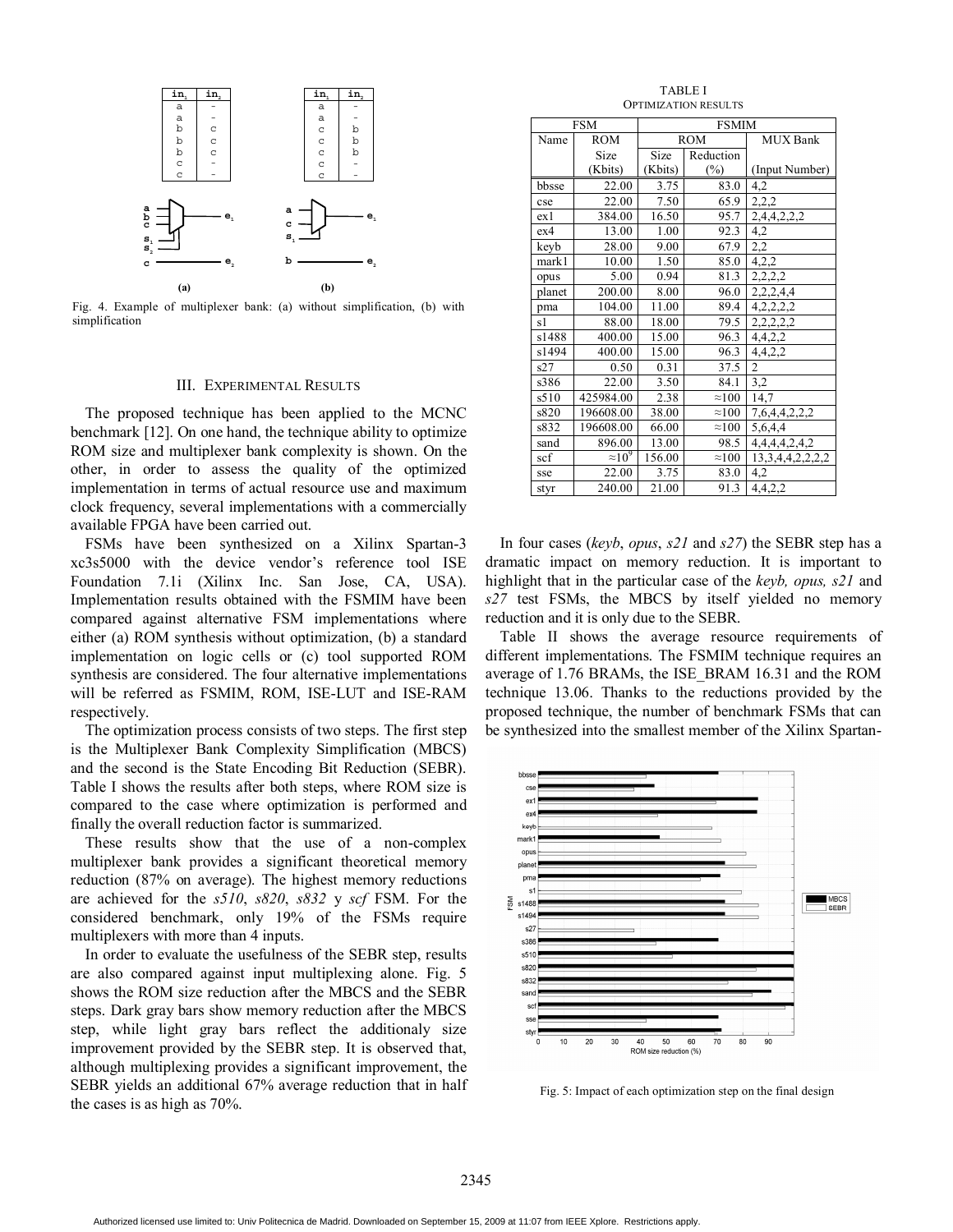| RESOURCE USE SUMMART |                |                 |                |                |                |                |  |  |  |  |  |
|----------------------|----------------|-----------------|----------------|----------------|----------------|----------------|--|--|--|--|--|
| <b>FSM</b>           | <b>ISE-LUT</b> | <b>ISE-BRAM</b> |                | <b>ROM</b>     | <b>FSMIM</b>   |                |  |  |  |  |  |
|                      | <b>LUT</b>     | <b>LUT</b>      | <b>BRAM</b>    | <b>BRAM</b>    | LUT            | <b>BRAM</b>    |  |  |  |  |  |
| bbsse                | 53             | 33              | 3              | 2              | 3              | 1              |  |  |  |  |  |
| cse                  | 140            | 79              | 3              | $\overline{c}$ | 3              | 1              |  |  |  |  |  |
| ex1                  | 296            | 213             | 25             | 35             | 6              | $\overline{c}$ |  |  |  |  |  |
| ex4                  | 38             | 29              | $\overline{2}$ | 1              | 3              | 1              |  |  |  |  |  |
| keyb                 | 85             | 45              | 6              | $\overline{2}$ | 3              | 1              |  |  |  |  |  |
| mark1                | 45             | 28              | 1              | 1              | 3              | 1              |  |  |  |  |  |
| opus                 | 19             | $\theta$        | 1              | 1              | $\overline{c}$ | 1              |  |  |  |  |  |
| planet               | 370            | 363             | 35             | 13             | 5              | 1              |  |  |  |  |  |
| pma                  | 167            | 120             | 15             | $\overline{7}$ | 3              | 1              |  |  |  |  |  |
| s1                   | 103            | $\theta$        | 6              | 6              | 5              | $\overline{c}$ |  |  |  |  |  |
| s1488                | 639            | 601             | 68             | 38             | 5              | $\mathbf{1}$   |  |  |  |  |  |
| s1494                | 665            | 576             | 54             | 38             | 5              | 1              |  |  |  |  |  |
| s27                  | 11             | 1               | 1              | 1              | $\overline{c}$ | 1              |  |  |  |  |  |
| s386                 | 63             | 37              | 3              | $\overline{c}$ | 3              | 1              |  |  |  |  |  |
| s510                 | 118            | --              |                | --             | 12             | 1              |  |  |  |  |  |
| s820                 | 197            | --              |                | --             | 9              | 5              |  |  |  |  |  |
| s832                 | 187            | --              |                | --             | 8              | 5              |  |  |  |  |  |
| sand                 | 515            | --              |                | 56             | $\overline{7}$ | $\overline{c}$ |  |  |  |  |  |
| scf                  | 466            | --              |                | --             | 19             | 5              |  |  |  |  |  |
| sse                  | 53             | 33              | 3              | 2              | 3              | $\mathbf{1}$   |  |  |  |  |  |
| styr                 | 395            | 317             | 35             | 15             | $\overline{4}$ | $\overline{2}$ |  |  |  |  |  |

TABLE II<br>CE USE SUMMARY **RESOURCE** 



Fig. 6. Maximum Operation Frequency

3 family (with 4 BRAMs) is doubled (86% in FSMIM vs. 43% in the best case of other ROM-based implementations). This significant improvement is at the cost of small number of lookup tables (LUT). The average number of LUTs of the FSMIM implementation is as low as 5, while up to 220 LUTs are required in a standard logic synthesis of the FSM (ISE-LUT).

In tests *sl488* and *sl494*, BRAM reduction is higher than 97% with the extra cost of only 5 LUT. Some of the FSMs in the testbench (*s510*, *s820*, *s832* and *scf*) could not be implemented into the FPGA with ISE-BRAM and ROM implementation, due to the high memory requirements, despite the fact that the selected model is the biggest of the family with 104 RAM blocks. In four cases (*ex4*, *mark1*, *opus* and *s27*) the traditional approach only requires a single RAM block and therefore there is no apparent benefit in using the proposed technique and this situation may be common due to the relatively high size of the individual RAM block (18Kb). However, as the on-chip RAMs are double-port memories, it is feasible to implement two FSMs in the same block, making use of the second address/data ports to access the available space [5] and in this case there is still motivation to reduce memory size.

Fig. 6 shows the FSM maximum operating clock frequency after placement and routing with the different techniques under consideration. In 81% of the test cases, the FSMIM frequency is higher that the LUT-based implementation, being the improvement higher than 57% in a fourth of the test cases. These results show that the FSMIM is a valid alternative to standard cell based FSM implementation.

 Compared to the BRAM approaches, the FSMIM allows for higher operating frequency in 59% of the considered scenarios in the ROM case and 81% in the ISE-BRAM case. This is mostly due to the distribution of the RAM blocks within the device. Overall, the FSMIM approach provides better results both in area and frequency in 29% of the test cases.

### IV. CONCLUSION AND FUTURE WORK

This work has presented a technique that achieves a significant reduction in the number of required on-chip memory blocks for the implementation of a FSM in an FPGA, making use of a reduced number of extra logic resources, such as look-up tables. This block reduction has a positive impact on the maximum clock frequency of the FSM.

The proposed technique has been compared against other alternatives, making used of a standard FSM benchmark. Results show that in a significant number of test cases the proposed technique is the best design alternative, both in resource requirements and speed, even when comparing against traditional cell based FSM implementations.

The proposed implementation is not limited to low cost FPGAs, but can be used by any FPGA device that includes RAM blocks. As future work, it seems interesting to study the performance of the technique with the latest Xilinx architecture based on 6-input LUTs (Virtex-5) that allows for a more efficient multiplexor implementation.

#### **REFERENCES**

- [1] R. Senhadji-Navarro, I. García-Vargas, G. Jimenez-Moreno and A. Civit-Ballcels 'ROM-based FSM implementation using input multiplexing', Electronics Letters, Vol. 40, N. 20, September 2004
- [2] Rawski M., Selvaraj H., and Łuba, T.: 'An Application of Functional Decomposition in ROM-Based FSM Implementation in FPGA Devices', Proc. Euromicro Symposium on Digital System Design, 2003, Belek-Antalya (Turkey), pp. 104-110